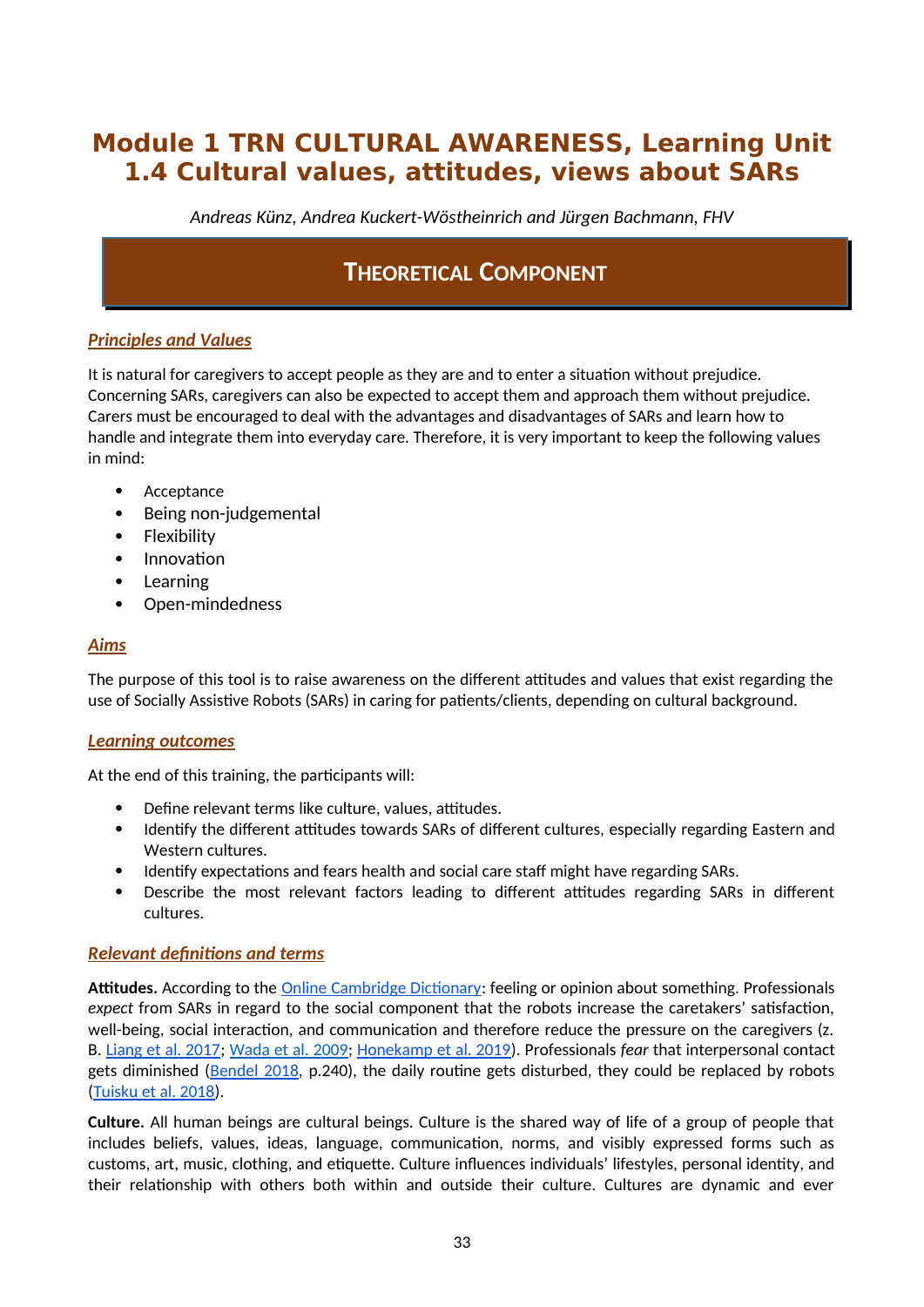changing as individuals are influenced by, and influence their culture, by different degrees ([Papadopoulos,](https://www.researchgate.net/publication/285849542_The_Papadopoulos_Tilki_and_Taylor_model_for_the_development_of_cultural_competence_in_nursing) [2006, p 10\)](https://www.researchgate.net/publication/285849542_The_Papadopoulos_Tilki_and_Taylor_model_for_the_development_of_cultural_competence_in_nursing).

Robot. Giving an exact definition to the term 'robot' is difficult. According to the Cambridge English Dictionary (n.d), a robot is a machine controlled by a computer that is used to perform jobs automatically. Although 'performing jobs automatically' is a key element in robotics, that element also exists in other simpler machines (i.e, dishwasher), which can make distinguishing robots based only on this criterion difficult - it is also noted that one important factor of robots that often is not mentioned in the definition, is the use of sensors ([Ben-Ari and Mondada, 2018\)](https://www.researchgate.net/publication/320674637_Robots_and_Their_Applications). Another definition is offered by the International Organization for Standardization (2012), stating that a robot is an actuated mechanism with a degree of autonomy, moving within its environment, to perform intended tasks.

Robots can be classified using different criteria, for example, based on their application field, environment, and mechanism of interaction ([Ben-Ari and Mondada, 2018; Dobra 2014](https://www.researchgate.net/publication/320674637_Robots_and_Their_Applications)), control systems, size, design, etc. [\(Dobra, 2014\)](https://www.researchgate.net/publication/286652452_General_classification_of_robots_Size_criteria). Whatever their application field and capabilities, robots are typically used for replacing the human component to complete a specific task ([Syriopoulou-Delli & Gkiolnta, 2020](https://www.researchgate.net/publication/337886810_Review_of_Assistive_Technology_in_the_training_of_Children_with_Autism_Spectrum_Disorders)). The origin of the word robot comes from the Czech word "robota" meaning forced labor ([Murphy, 2000](https://mitpress.mit.edu/books/introduction-ai-robotics-second-edition)).

The concept of "robot" may be visualized differently in different cultures. According to ([Haring et al. 2014\)](https://www.researchgate.net/publication/266416317_Cultural_Differences_in_Perception_and_Attitude_towards_Robots), "A preliminary study through a Google image search revealed that for all countries, the term robot is mostly associated with humanoid robots, but with a different frequency of occurrence. Arabic and African countries show a high percentage of robot-related images like comics, toys, and others (e.g. United Arabic Emirates 58%, Egypt 70%) whereas countries associated as technological highly developed countries like the US, Japan or Germany not only show more "real" robots (Japan and US 71% humanoid robots) but also a wider diversity of robots. Robots that look almost exactly like human beings are mainly particular for Japan, although they exist and are also developed in other countries."

**Values.** According to The Online Cambridge Dictionary, the beliefs people have, especially about what is right and wrong and what is most important in life, that control their behaviour.

### *What the research says*

- **Haring, K.** *et al.* **(2014) 'Cultural Differences in Perception and Attitude towards Robots',** *International Journal of Affective Engineering***, 13, pp. 149–157.** Japanese and Europeans have different views on the application areas of robots. In Japan, people are open to more social or human activities like entertainment, massaging, etc. However, regardless of cultural background, Eastern and Western cultures seem to see robots mainly for household support. Both cultures agree that robots should look more like machines and less like humans. However, as a Google image search showed, humanoid robots are still quite common in Japan. Available [here](https://www.researchgate.net/publication/266416317_Cultural_Differences_in_Perception_and_Attitude_towards_Robots/link/551a759d0cf2f51a6fea4b81/download).
- **Chen, SC., Jones, C. & Moyle, W. (2020) 'Health Professional and Workers Attitudes Towards the Use of Social Robots for Older Adults in Long-Term Care', International Journal of Social Robotics, 12, pp. 1135–1147.** Most health personnel had positive attitudes towards using social robots in long-term care facilities as they viewed social robots as beneficial and practical in psychosocial care for older adults. Positive attitudes towards using social robots can increase the acceptance and utilisation of social robots. This study strives to support nursing work by providing insights into health personnel's perceptions of social robots to integrate social robots into the care and lives of older adults. Available [here.](https://pure.bond.edu.au/ws/files/34797821/AM_Health_Professional_and_Workers_Attitudes_Towards_the_Use_of_Social.pdf)
- **Papadopoulos, I. and Koulouglioti, C. (2018) 'The Influence of Culture on Attitudes Towards Humanoid and Animal-like Robots: An Integrative Review',** *Journal of Nursing Scholarship***, 50(6), pp. 653–665.** This integrative review aimed to explore the influence of culture on attitudes towards humanoid and animal-like robots. The study found that culture seems to influence attitudes and behaviour towards robots and preference about the robot's appearance, expression of emotion, and communication style. Available [here](https://sigmapubs.onlinelibrary.wiley.com/doi/abs/10.1111/jnu.12422)**.**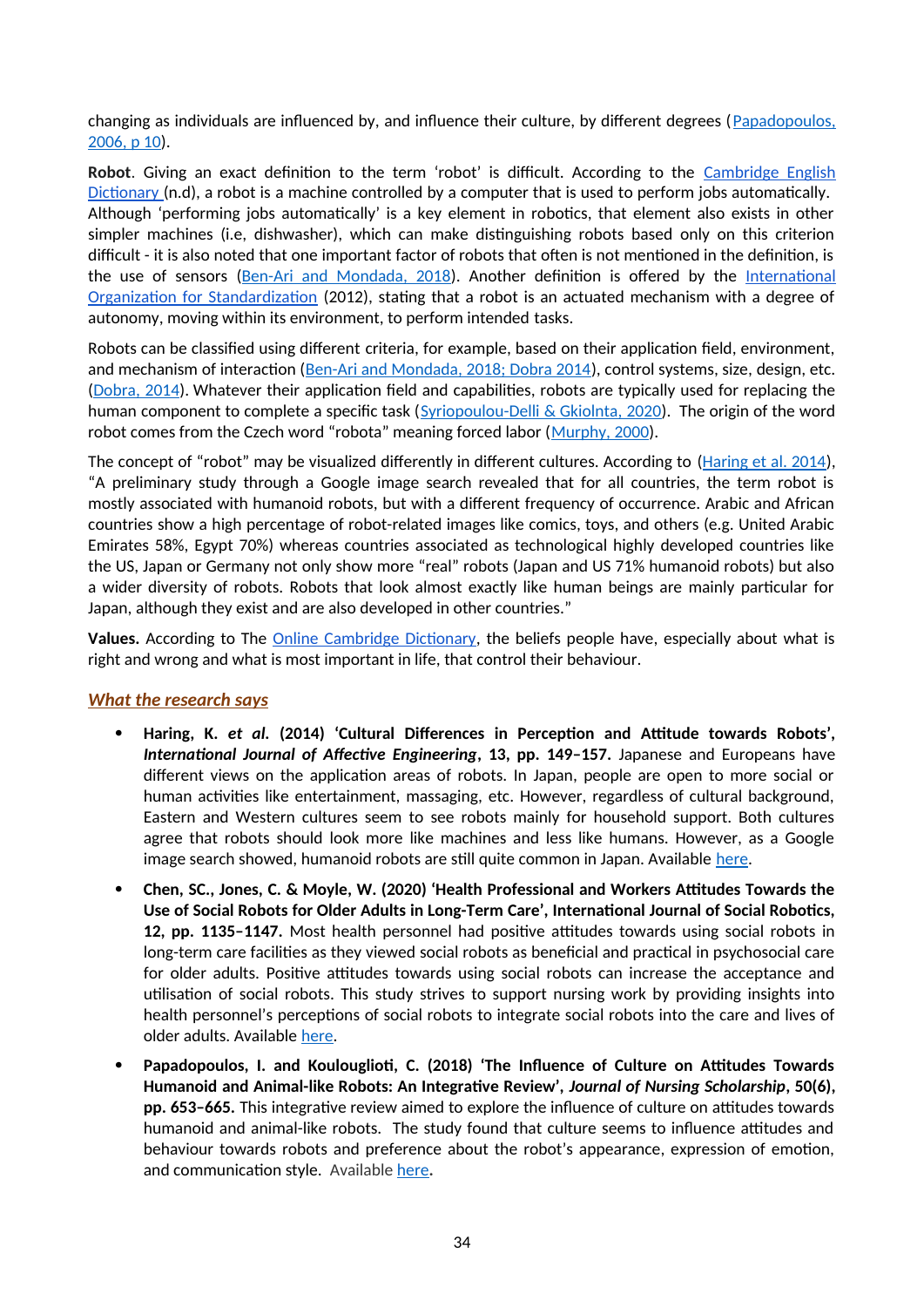- **Schutte, M. (2019) Socially assistive robots in the elderly care : The attitudes of healthcare professionals towards the use of socially assistive robots. University of Twente.** This study aims to examine the attitudes of the different professionals in the elderly care organisation towards the use of socially assistive robots and the determinants that influenced these attitudes. Results say that the respondents' attitudes can be divided into respondents with a positive and open attitude and respondents with a wait-and-see attitude. The determinants that seemed to positively affect the attitudes were compatibility, complexity, knowledge, self-efficacy, awareness of innovation content, client cooperation, relevance for the client, and social support. The determinants with a twofold effect were observability, personal benefits/drawbacks, and time available. This study did not find an answer on differences between professions, but it found that respondents with a coordinating or facilitating role had more positive attitudes than their colleagues. The moderators that seemed to influence the relation between the determinants and attitude are the gender and level of education. Available [here](http://essay.utwente.nl/79233/1/Schutte_MA_TNW.pdf).
- **Honekamp I. Sauer L., Wache T., Honekamp W. (2019) 'Akzeptanz von Pflegerobotern im Krankenhau: Eine quantitative Studie',** *Journal for Technology Assessment in Theory and Practice***, 28(2), pp. 58-63.** In this study 120 senior citizens who lived in an assisted living facility were interviewed about their attitude towards nursing robots. It was shown that these people do not reject the usage of nursing robots in hospitals in principle. The acceptance and scepticism depends strongly on the scenario, w[here](https://tatup.de/index.php/tatup/article/view/222) robots were used. Available here.
- **Tuisku O., Pekkarinen S., Hennala L., Melkas H. (2018) 'Robots do not replace a nurse with a beating heart: The publicity around a robotic innovation in elderly care', Information Technology & People 32(1):47-67.** In this study was shown, that the public opinion is mainly negative, but there is little information about the robot and its tasks. The views of the staff were more positive. The robot was seen as a recreational tool, not as a replacement. Available [here](https://www.emerald.com/insight/content/doi/10.1108/ITP-06-2018-0277/full/html).

### *What do national legislation and international/European treaties and conventions say on the topic?*

 **European Commission: Whitepaper on AI.** The European Commission claims regarding AI, that "the infrastructures should support the creation of European date pools enabling trustworthy AI, e.g. AI based on European values and rules." "The EU will continue to cooperate with like-minded countries, but also with global players, on AI, based on an approach based on EU rules and values." "The use of AI can affect the values on which the EU is founded and lead to breaches of fundamental rights, including the rights to freedom of expression, freedom of assembly, human dignity, nondiscrimination based on sex, racial or ethnic origin, religion or belief, disability, age or sexual orientation, as applicable in certain domains, protection of personal data and private life, or the right to an effective judicial remedy and a fair trial, as well as consumer protection. These risks might result from flaws in the overall design of AI systems (including as regards human oversight) or from the use of data without correcting possible bias (e.g. the system is trained using only or mainly data from men leading to suboptimal results in relation to women)." Available [here](https://ec.europa.eu/info/sites/default/files/commission-white-paper-artificial-intelligence-feb2020_en.pdf).

# **PRACTICAL COMPONENT**

### *Learning Activities*

Activity 1: Culture shock in the robot age

- Please read the article by Emily Cross about how cultural background and attitudes influence social interactions and acceptance towards robots (available [here\)](https://www.goethe.de/prj/k40/en/eth/rob.html).
- Share your thoughts on the social platform for collaborative learning. Please discuss the term "culture" in general and the common phenomenon of multicultural identities (due to migration,